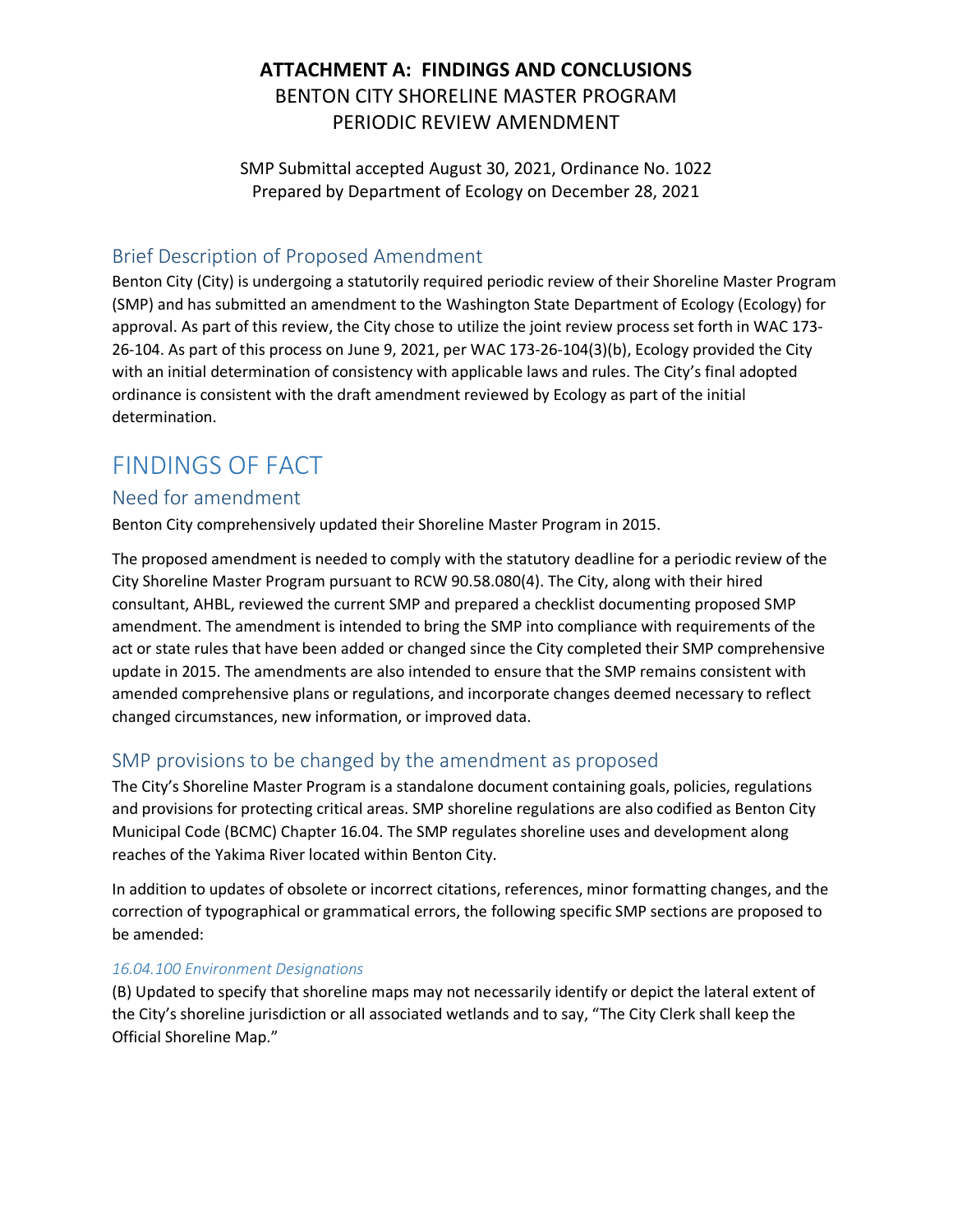#### *16.04.130 Agricultural Conservancy*

Updated references to the "Agriculture Conservancy" shoreline environment to instead say "Agricultural Conservancy"

#### *16.04.520 Critical Aquifer Recharge Areas*

(F) Uses prohibited from critical aquifer recharge areas has been updated to reflect Critical Aquifer Recharge Areas Guidance Document" by Ecology, January 2005, Publication No. 05-10-028, and Chapter 173-218 WAC

#### *16.04.610, 620 Nonconforming Uses, Structures*

Updated for consistency with Ecology's updates on nonconforming guidance.

#### *16.04.700 Roles and Responsibilities*

Replaced all references to a Hearing Examiner to say "Planning Commission (or Hearing Examiner)" as the city does not currently have a Hearing Examiner.

#### *16.04.715 Exceptions to Local Review*

Added a new section addressing Remedial hazardous substance cleanup actions, Boatyard improvements to meet NPDES requirements and certain WSDOT maintenance and safety projects and activities.

#### *16.04.780 Exemptions from Shoreline Substantial Development Permits*

Updated to match changes in WAC 173-27-040.

### *16.04.790 Initiation of Development*

Added a section regarding the legislatures adopted 90-day target for local review of Washington State Department of Transportation (WSDOT) projects.

#### *16.04.800 Ecology Review Process*

Updated language regarding permit filing procedures to be consistent with WAC 173-27.

#### *16.04.850 Amendments to Shoreline Master Program*

Updated the text to reflect the changes Ecology made to the submittal process for SMP amendments, including language identifying the joint review process and periodic updates.

#### *16.04.860 Definitions*

The definition of "development" was updated to add: "Development does not include dismantling or removing structures if there is no other associated development or re-development." Unused definitions have been removed and new definitions the terms emergency, landward and mining were added.

## Amendment History, Review Process

The City prepared a public participation program in accordance with WAC 173-26-090(3)(a) to inform, involve and encourage participation of interested persons and private entities, tribes, and applicable agencies having interests and responsibilities relating to shorelines. A consultant, hired by the City,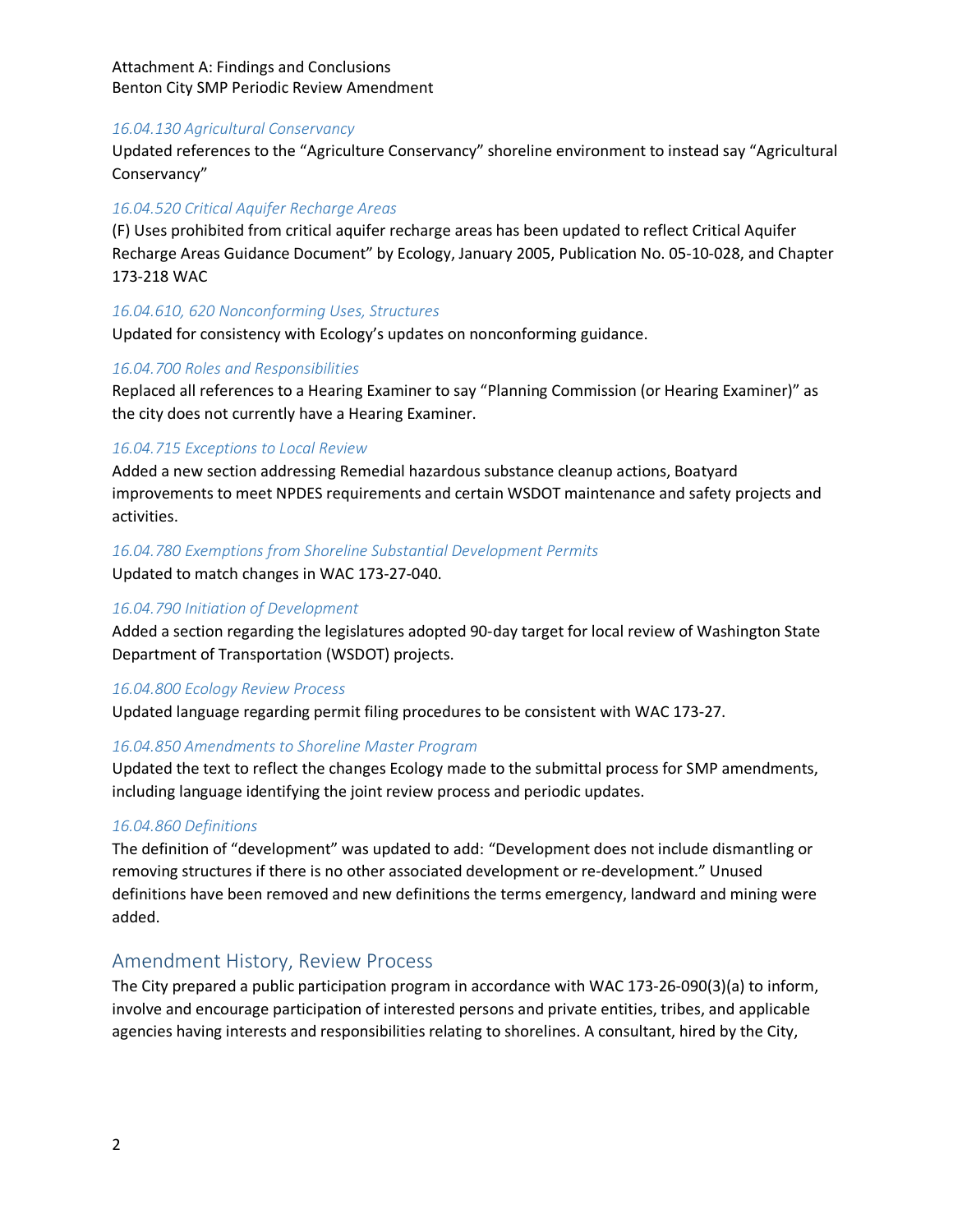assisted with the development of draft documents and public outreach. An important element of the public participation plan is the City's SMP Periodic Review project [website](https://ci.benton-city.wa.us/pview.aspx?id=28918&catid=671)<sup>[1](#page-2-0)</sup>.

The City used Ecology's checklist of legislative and rule amendments to review amendments to chapter 90.58 RCW and department guidelines that have occurred since the master program was last amended, and determine if local amendments were needed to maintain compliance in accordance with WAC 173- 26-090(3)(b)(i). The City reviewed changes to the comprehensive plan and development regulations to determine if the SMP policies and regulations remain consistent with them in accordance with WAC 173-26-090(3)(b)(ii). The City considered whether to incorporate any amendments needed to reflect changed circumstances, new information or improved data in accordance with WAC 173-26- 090(3)(b)(iii). The City consulted with Ecology and solicited comments throughout the review process. The record also indicates that the City submitted the required 60-day notice of intent to adopt amendments and notice of final adoption to the Washington State Department of Commerce<sup>[2](#page-2-1)</sup>.

The City prepared a State Environmental Policy Act (SEPA) checklist and issued a Determination of Non-Significance and checklist on March 10, 2021. No comments were received on the DNS.

The City provided notice to local parties, including a statement that the hearings were intended to address the periodic review in accordance with WAC 173-26-090(3)(c)(ii). The City's record indicates notice of the hearing, and comment period were published in the *Tri-city Herald* on March 10, 2021.

Ecology distributed notice of the joint local/state comment period to state interested parties on March 9, 2021. Separate notice and an invitation to consult was also sent to the Yakama Nation via email and letter on March 9, 2021. No comments were received from the Yakama Nation during this process.

The City and Ecology held a joint local/state comment period on the proposed amendment following procedures outlined in WAC 173-26-104. The comment period began on March 10, 2021 and continued through April 9, 2021. The City accepted comments on the proposed SMP amendment during the 30 day comment period. A joint public hearing before the Planning Commission was held virtually via Zoom on March 31, 2021 at 6pm.

One (1) individual provided testimony during the public hearing and one (1) written comment was submitted during the 30-day comment period on the proposed SMP amendment. Public hearing testimony centered on concern and disapproval that shoreline jurisdiction is tied to the 100-year flood plain. They also expressed concern that construction trends, property taxes, and land value have increased significantly, which is detrimental to the cost of their farming. The written comment expressed concern about how proposed changes to the SMP might impact future development of the commenter's shoreline property. The City's consultant responded directly to the commenter identifying that none of the proposed changes will impact development of a single family residence in the future.

No changes to the draft SMP were proposed in response to comments.

<span id="page-2-0"></span> <sup>1</sup> <https://ci.benton-city.wa.us/pview.aspx?id=28918&catid=671>

<span id="page-2-1"></span><sup>2</sup> See Commerce file: City of Benton City-2021-S-2946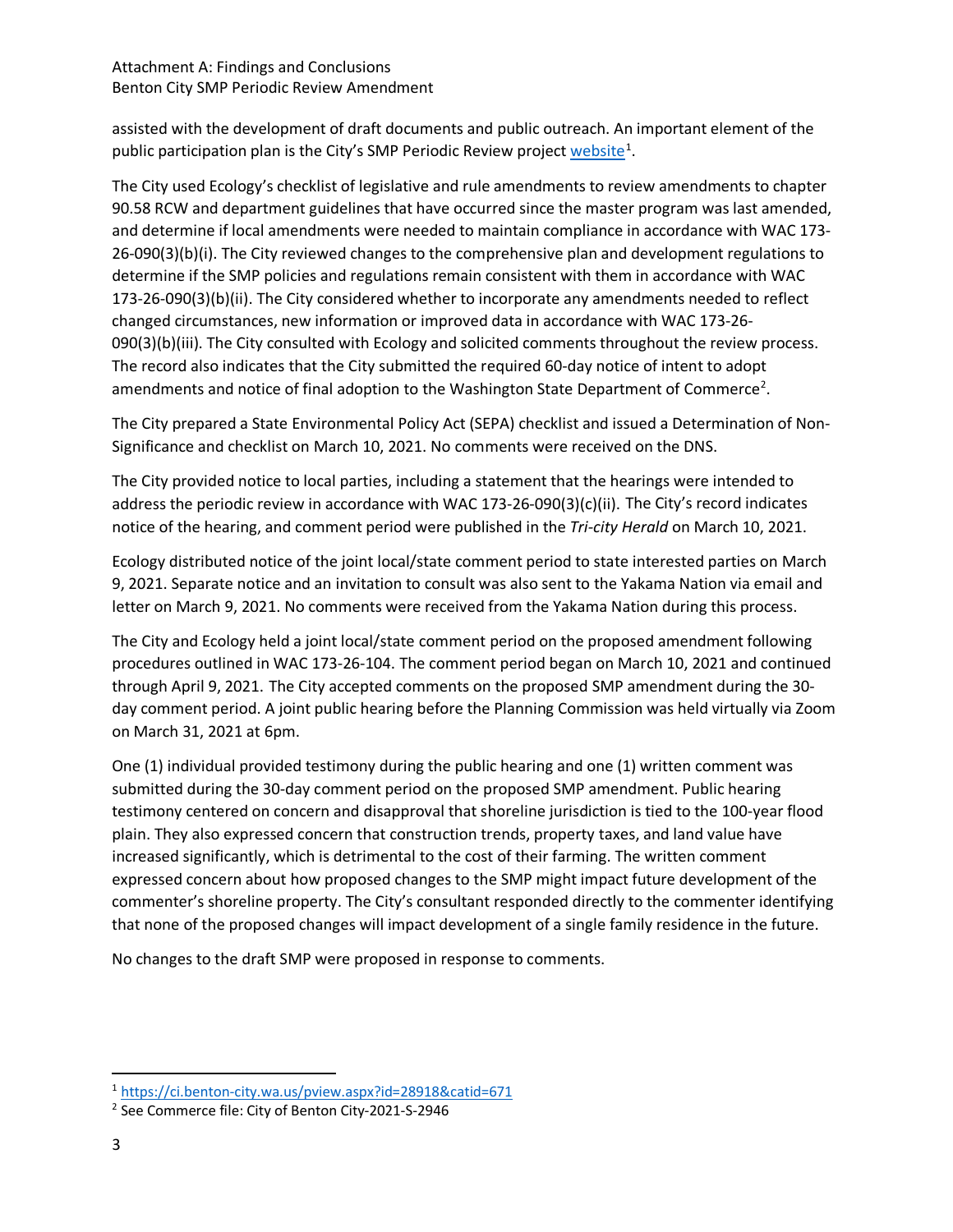# Initial Determination of Consistency

As part of this review, the City chose to utilize the joint review process set forth in WAC 173-26-104. After the joint local/state comment period and hearing, and consideration of the comments received, the City submitted the proposed amendment to Ecology for initial review. Ecology is required under WAC 173-26-104(3)(b) to provide the City with an initial determination of consistency with the policy of the Shoreline Management Act (SMA) and applicable rules.

The proposed SMP amendment was received by Ecology for initial state review on June 3, 2021 and verified as complete on June 4, 2021. This began our review and initial determination.

Ecology has reviewed all the comments received during the joint review process along with the City's responses. Ecology finds the City considered whether to incorporate any amendments to reflect changed circumstances, new information, or improved data as provided or raised during the comment period. The City has determined, and Ecology concurs, that no additional amendments are warranted at this time based on the significance of the information provided and the existing SMP provisions<sup>[3](#page-3-0)</sup>.

We provided the City a formal written statement documenting our initial determination of consistency. Ecology considered the record, including comments received and the City's responses to these comments, and concluded the proposal was consistent with applicable laws and rules. A formal written statement of initial concurrence was sent to the City on June 9, 2021. Based upon this determination, Ecology advised the City to proceed with local adoption of the proposed amendment.

# Final Submittal

With passage of Ordinance No. 1022, on July 20, 2021, the City authorized staff to forward the proposed amendment to Ecology for formal approval. The City's final submittal of the SMP amendment was received by Ecology on July 26, 2021 and verified complete on August 30, 2021.

At the conclusion of our formal review, Ecology's Director must decide to approve the program as submitted, approve it with required changes and/or recommended changes, or deny approval.

## Consistency Review

## *Consistency with Chapter 90.58 RCW*

The proposed amendment has been reviewed for consistency with the policy of RCW 90.58.020 and the approval criteria of RCW 90.58.090(3), (4) and (5). The City has also provided evidence of its compliance with SMA procedural requirements for amending their SMP contained in RCW 90.58.090(1) and (2).

## *Consistency with Applicable Guidelines (Chapter 173-26 WAC, Part III)*

The proposed amendment has been reviewed for compliance with the requirements of the applicable Shoreline Master Program Guidelines (WAC 173-26-171 through 251 and 173-26-020 definitions). This included review for compliance with the SMP amendment criteria found in WAC 173-26-201(1)(c) along with review of the SMP Periodic Review Checklist completed by the City.

## *Consistency with SEPA Requirements*

The City submitted evidence of SEPA compliance in the form of a SEPA checklist and issued Determination of Non-Significance (DNS) for the proposed SMP amendment dated March 10, 2021.

<span id="page-3-0"></span> $3$  WAC 173-26-090(3)(b)(iii)